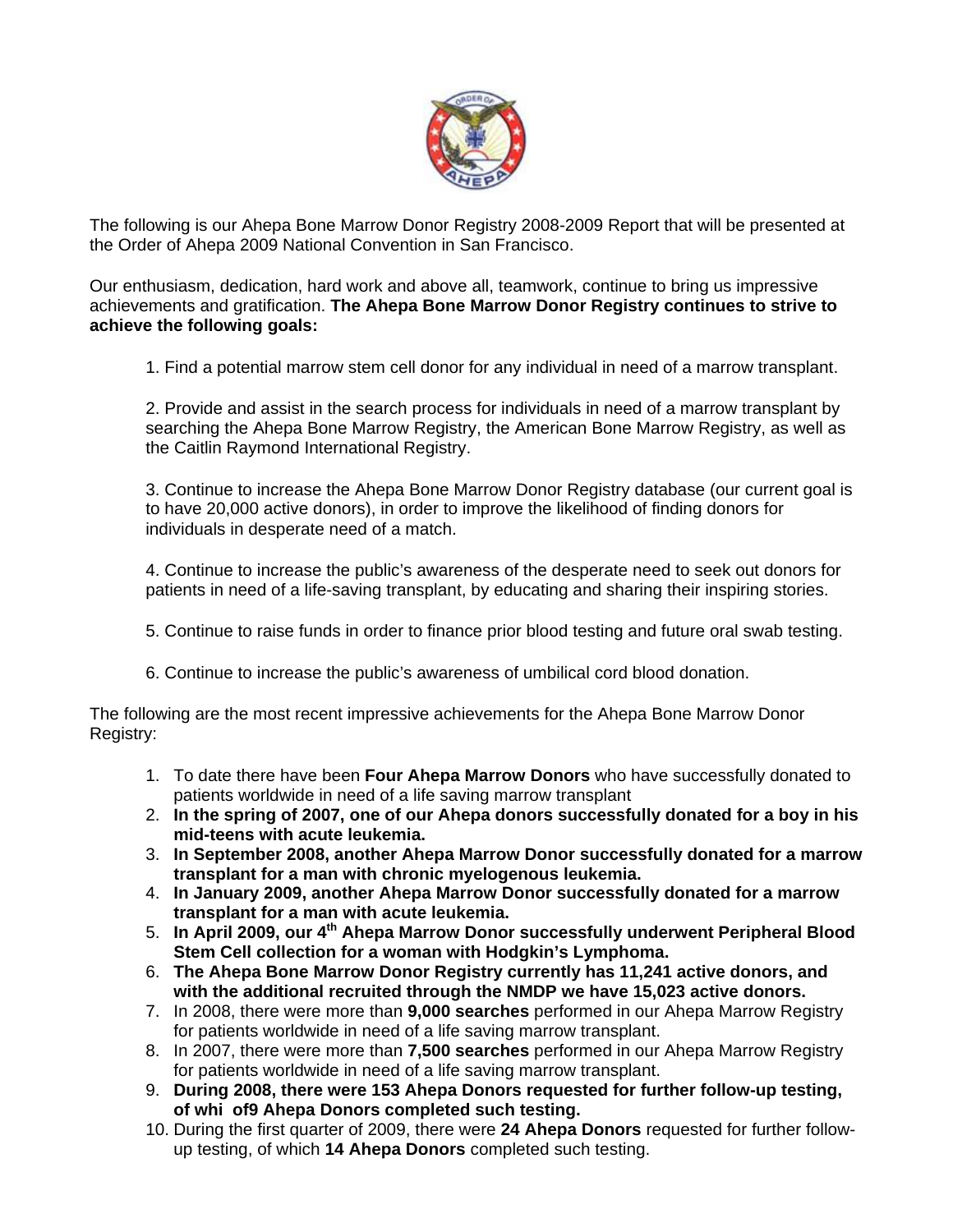- 11. We have technologically upgraded our testing to include the less invasive and more acceptable Oral Swab Buccal testing which is clearly preferred to the old blood sample test.
- 12. During the last two years, we have advanced our testing to include 6 HLA antigens (A, B, DR), providing more useful information in the databank and giving us the ability to arrive at better, quicker, and more focused and efficient searches.

**DRIVES:** In January 2008, a family in the St. Paul Hempstead, New York community contacted us. We conducted two large drives for a young girl suffering from acute Leukemia. On January 19<sup>th</sup>, 2008, we did a drive at St. Paul Cathedral, in Hempstead, New York, and were able to obtain 586 new donors. There was such a large turnout that we had the NMDP test an additional 526 donors, in which the Ahepa Marrow Registry picked up at an additional cost of \$24,652. Several days later, on January 21, 2008, we did another drive at Astoria, New York, and were able to obtain 630 new donors**. In a matter of four days, the Ahepa Bone Marrow Donor Registry was able to test a total of 1,742 new donors with a cost of \$85,452.** 

During the month of March 2008, another family of a young lady, Joanna, from South Bend, Indiana contacted us; the woman was diagnosed with Lymphoma and was in need of a marrow transplant. We performed our first drive for her during the National Hellenic Invitational Basketball Tournament in Oak Park, Illinois, and were able to obtain 50 new donors.

The Ahepa Bone Marrow Registry continues to strengthen its registry, while also galvanizing our new affiliation with the National Marrow Donor Program since the last year. We signed an affiliation agreement with the NMDP allowing us to be an Ahepa Marrow Recruitment Group for the NMDP. The leadership of the Ahepa Bone Marrow Registry secured this affiliation, which will allow the Ahepa Marrow registry to recruit new donors, and use NMDP Funding. This affiliation allowed us to organize our **3rd Annual Ahepa Marrow Team Pappas Marrow Drives by organizing and performing over 65 drives from May 5th through May 18th of 2008**. These drives were conducted to find a life-saving match and transplant for Joanna. We organized 65 drives: 33 drives in the Chicago-land area, but also included five drives in Indiana, seven drives in Michigan, three drives in Colorado and two drives in the following states of New York, North Carolina, Texas, Arizona, Ohio, Pennsylvania and one drive in Massachusetts, Florida, Connecticut, Minnesota, Nebraska, and California. **These drives have recruited over 2,114 new donors.** 

During October 2008, a young Chicago native and Filipino man named Leo, who is married, has three young daughters, and is suffering from acute leukemia, contacted us. Unfortunately, Leo's leukemia had worsened, and he was in dire need of a match and transplant. Because of his ethnicity, the Ahepa Marrow program was able to assist his family in obtaining funding through the NMDP as well as organizing multiple drives for him.

The first drive for Leo began November  $29<sup>th</sup>$  2008, where we recruited 61 donors at Swedish Covenant Hospital in Chicago, Illinois. Over the next three months, we set up an additional 11 drives, and we were able to recruit **313** donors.

**TOURNAMENTS:** Our **Inaugural Ahepa Marrow National Invitational Basketball Tournament** took place from March 12<sup>th</sup> through 15<sup>th</sup> 2009 in Chicago, Illinois. The goals of the tournament were to promote education, raise awareness of the marrow transplant process, recruit eligible donors, promote fellowship, participate in philanthropy, and serve as a national fundraising event. There were five divisions with 60 teams participating, and an impressive 32 men's teams all guaranteed to play four games. We were able to conduct successful drives at North Park University and Northeastern Illinois University, and recruited a total of **87** new donors during the tournament. We raised an amazing net amount of **\$18,677** during the event, which translates into covering the cost for **359 new donors**. **One of these donors might be the life-saving match that a desperate patient with Leukemia or Lymphoma is looking for, and the tournament may help save their life! Thus, our tournament motto is "A Tournament That Saves Lives!"** In addition, our three point contest raised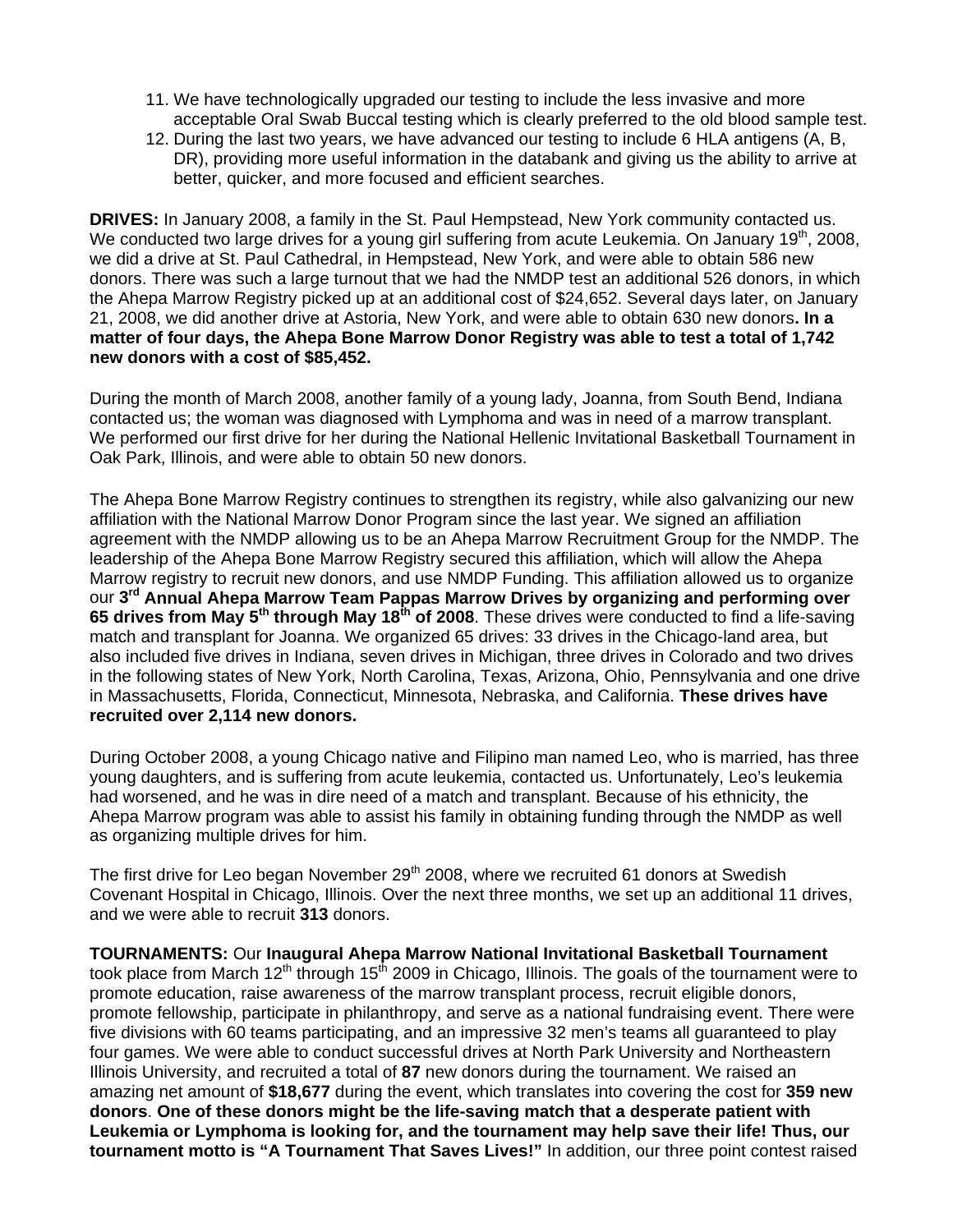an additional **\$1,250** which was donated to Niko Bezanis, who suffered a severe spinal cord injury from a diving accident last summer. We also succeeded in fulfilling our goals of increasing the Ahepa Marrow Program's awareness and visibility by giving out close to 1,000 AHEPA MARROW T-shirts and 500 AHEPA MARROW Tournament books during the tournament event.

Our  $4<sup>th</sup>$  annual NHIBT Ahepa Marrow Drive took place in Oak Park Illinois on March 28<sup>th</sup> 2009. There we recruited 8 donors. A month later our 4<sup>th</sup> annual GMMT Ahepa Marrow Drive occurred on May 2nd 2009, and we recruited 1 donor.

During 2008, the Ahepa Marrow program had 298 donors become inactive because either the donors had acquired an illness making them ineligible to donate or the donors reached the age of sixty one years old.

Although our Ahepa Bone Marrow Registry has **11,241 active donors** as of May 13, 2009, we have also recruited an additional **1,668 donors** in the National Marrow Donor program. Last year's 3rd Annual Ahepa Marrow Team Pappas 2008 event (over 65 drives nationally) recruited an additional **2,114 donors** through our national crusade**.** 

**To date the continued and combined efforts of the Ahepa Marrow program has allowed us to recruit a total of 15,023 active donors.** Through these efforts of increasing the donor pool, raising funds to continue organizing drives and supporting desperate families who are truly overwhelmed by this burden, the Ahepa Marrow program gives every family and individual of Greek ethnicity a greater and fighting chance of finding a potential match.

It would be regretful of me if I did not thank all of our Ahepa Marrow Donor supporters and volunteers who spent countless hours helping, organizing, and participating in drives and promoting our cause. This includes but is not limited to The Greek Orthodox Archdiocese of America, the Holy Metropolis of Chicago, the Ahepa Chapters and members, the Daughter's of Penelope, the Greek Ladies Philoptochos Society, and the YAL, as well as all the priests and parishioners who supported our combined efforts**.** 

**Because of the tremendous dedication of all involved in the Ahepa Marrow program, we are happy to announce that a 10 out of 10 match was found for Joanna**. Joanna underwent a successful marrow transplant on July 15th, 2008 at MD Anderson in Houston, Texas. She returned to Chicago 100 days post transplant in October 2008, and I am happy to say she is cancer free. We were very fortunate to have Joanna and her sister Anastasia take on a lead role in our drives during our 1st Ahepa Marrow National Basketball Tournament. Joanna was an inspiration to everyone involved in our tournament including participants, coaches, spectators, and volunteers. We want to personally thank everyone for participating in last year's 3rd Annual Ahepa Marrow Team Pappas event. We were able to conduct over 65 drives and have recruited over 2,114 donors in two weeks. Although some of you were disappointed at times because you might have only recruited a few donors, while others had over 100, it is imperative to understand that every drive is successful whether we recruit 1 or 100 donors. It is important to remember that one never knows where that one donor who matches for someone may turn up.

All of our volunteers should feel very proud and a sense of gratification because of everyone's hard work. Thank you for volunteering, and joining the crusade to "fight the fight" to save Joanna's and Leo's life!

**FINANCE: Our income for 2008-9 was \$44,831, and our expenses for 2008-9 were \$48,025, which were predominantly laboratory fees for testing.** Financially in 2008, we continue to raise funds through the support of Ahepa Chapter's Canister program, Greek Ladies Philoptochos Society, Ahepa National Housing Grant (\$5,000), the Daughter's of Penelope Society, and numerous